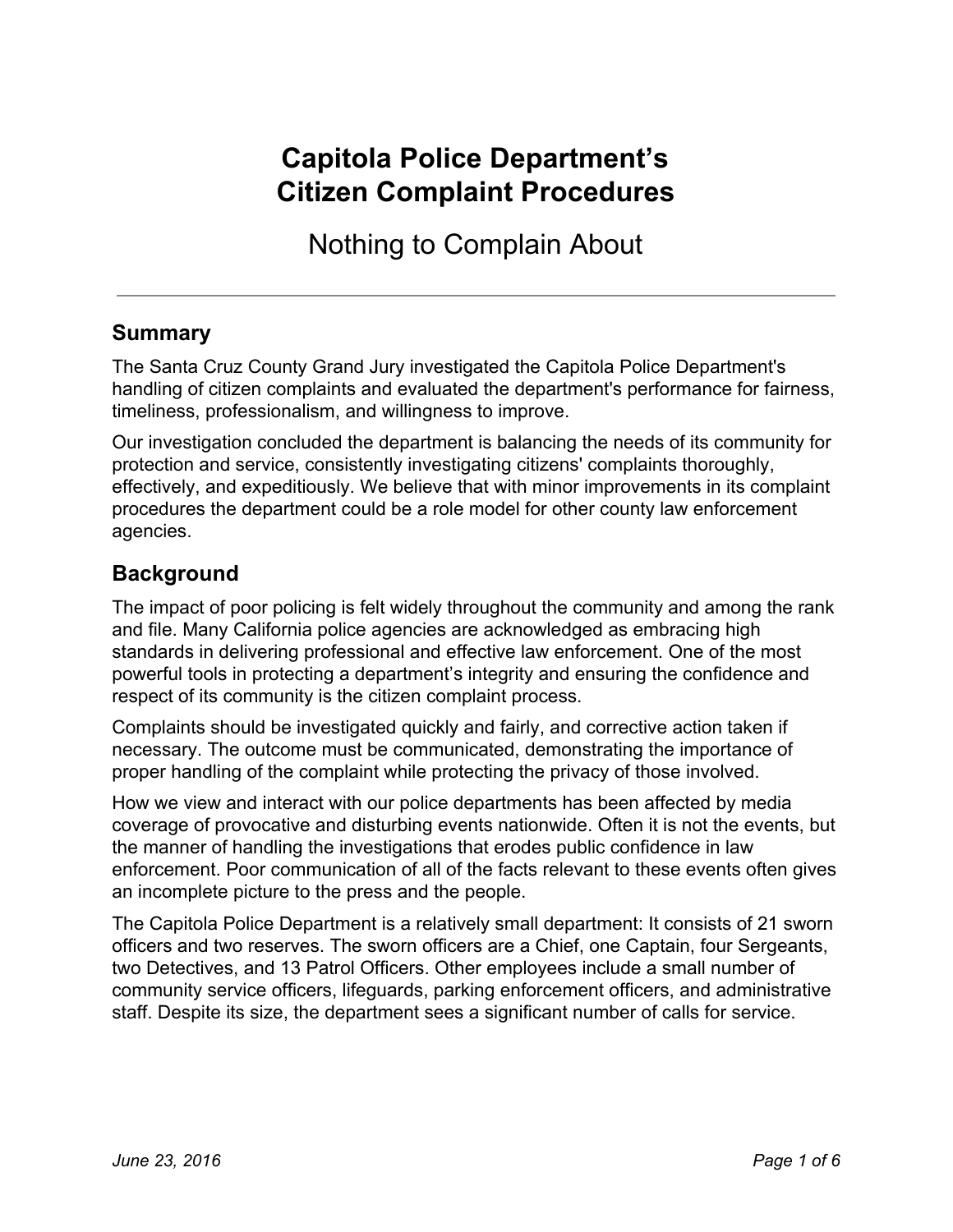| Year | <b>Calls for</b><br><b>Service</b> | Felony<br><b>Arrests</b> | <b>Misdemeanor</b><br><b>Arrests</b> | <b>Total Arrests</b> |  |  |  |
|------|------------------------------------|--------------------------|--------------------------------------|----------------------|--|--|--|
| 2010 | 19,693                             | 156                      | 768                                  | 924                  |  |  |  |
| 2011 | 17,760                             | 122                      | 612                                  | 734                  |  |  |  |
| 2012 | 16,142                             | 143                      | 477                                  | 620                  |  |  |  |
| 2013 | 17,574                             | 144                      | 581                                  | 725                  |  |  |  |
| 2014 | 19,740                             | 172                      | 703                                  | 875                  |  |  |  |

*Capitola Police Calls for Service and Arrests 2010 2014*

In the interest of protecting the rights of its citizens, each law enforcement agency in California is required to have a procedure to investigate citizen complaints and to make this procedure available to the public (California Penal Code §832.5). [\[1\]](http://www.leginfo.ca.gov/cgi-bin/displaycode?section=pen&group=00001-01000&file=830-832.18)

The Grand Jury decided to investigate the policies and procedures of the Capitola Police Department and its adherence to these procedures, as the department sees a wide range of incidents that adequately reflect those in other parts of the county.

# **Scope**

This investigation reviewed the Capitola Police Department's complaint program.<sup>[\[2\]](http://www.cityofcapitola.org/sites/default/files/fileattachments/police/page/2459/policy_1020_cpd_personnel_complaints.pdf)</sup>

California Penal Code §832.5<sup>[\[1\]](http://www.leginfo.ca.gov/cgi-bin/displaycode?section=pen&group=00001-01000&file=830-832.18)</sup> requires that each law enforcement agency have a complaint program and specifies the minimum program requirements. We verified the Capitola Police Department has a complaint program that meets these requirements and that the policy and complaint forms are available to the public.

The existence of a complaint process does not itself ensure a department is meeting its legal requirements under this statute: departments may have policies, practices, or conduct that would discourage the use of their complaint program. At each step of its investigation, the Grand Jury determined whether this was the case.

We reviewed all complaints for a five year period, both external and internal. We did not investigate complaints against traffic enforcement officers or other employees of the department. We reviewed all written documentation collected by the department during its investigations. In one case we contacted witnesses and investigated some details to see how our evaluation compared to the resolution of the Capitola Police Department.

Lastly, we reviewed complaints looking for patterns such as officers not receiving counseling for repeat offenses, officers committing the same offense with impunity, or specific types of offenses being ignored.

# **Investigation**

The Grand Jury found the Capitola Police Department's *Citizen Complaint Form[\[3\]](http://www.cityofcapitola.org/sites/default/files/fileattachments/police/page/2459/capitola_police_department_citizen_complaint_form_updated_030216.pdf)* and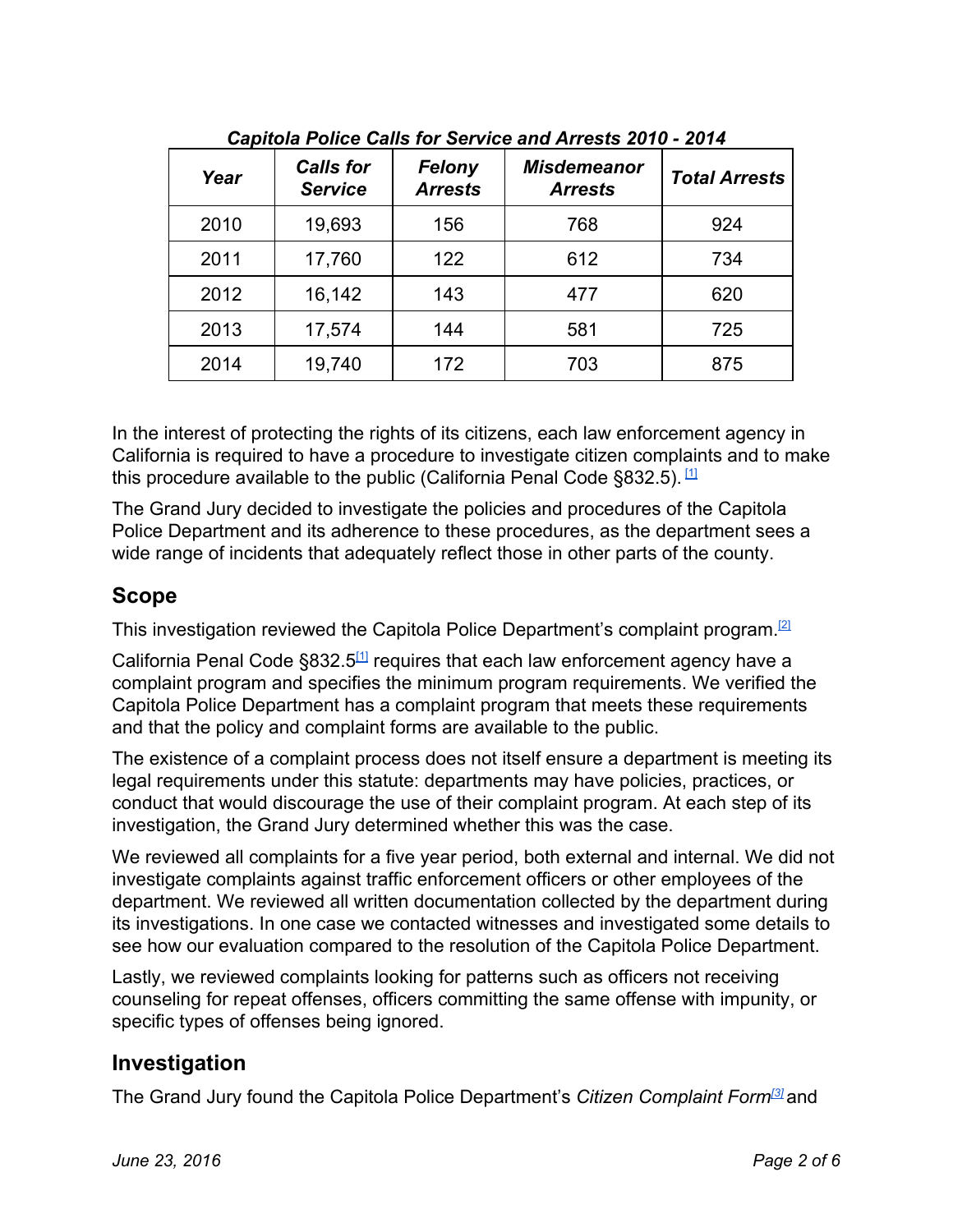procedures<sup>[\[2\]](http://www.cityofcapitola.org/sites/default/files/fileattachments/police/page/2459/policy_1020_cpd_personnel_complaints.pdf)</sup> available online with a quick internet search. They are also available at the front desk at the Capitola Police Department. The complaint form was easy to understand and fill out.

The policy document is also intelligible. There are some terms that require prior knowledge or a reference search to understand, but since this document is primarily directed at the people administering the system this is acceptable. The policy meets all of the requirements set forth in California Penal Code §832.5.

Because of the sensitive nature of the complaints we were required to review them on-site. We were greeted warmly and provided with space to work without interruption or oversight. There was someone available to provide supporting documentation when required.

We discovered early in the review that internal complaints and external complaints are treated in an almost identical fashion. Internal complaints are generated by officers based on the identification of an issue with officer conduct or some other infraction. While most typically are not as serious as external complaints, that they exist and are used demonstrates a commitment to correcting deficiencies.

We found that a number of complaints were dropped at the request of the complainant. In some cases this was due to the complainant seeing a video of the incident and admitting that it looked different in hindsight. Another complainant, when contacted to discuss the issue, stated that they thought nothing would happen anyway. Lastly, at least one complaining citizen was unreachable.

Upon review of the case files we found that in each incident where it was determined that the officer had committed an infraction of department policies or state or local laws, the officer was disciplined appropriately. We did not see any indication that officers were being unfairly protected or targeted by this process.

One complaint was investigated in greater detail. An officer had been accused of making a significant mistake and of conduct that was inappropriate. We conducted interviews to understand the exact nature of the grievance. We read the police reports from a number of officers and witness statements. We then reviewed the Capitola Police Department's investigation and found they demonstrated integrity in upholding the citizen's complaint. They completed their investigation and sent a letter to the complainant within the time required by the Capitola policy.

Lastly, we reviewed the statistics on the number of cases versus the number of calls for service to get a feel for how often complaints are occurring. We could find no comparable statistics but it is the Grand Jury's opinion that the complaint rate is low considering the workload of the department.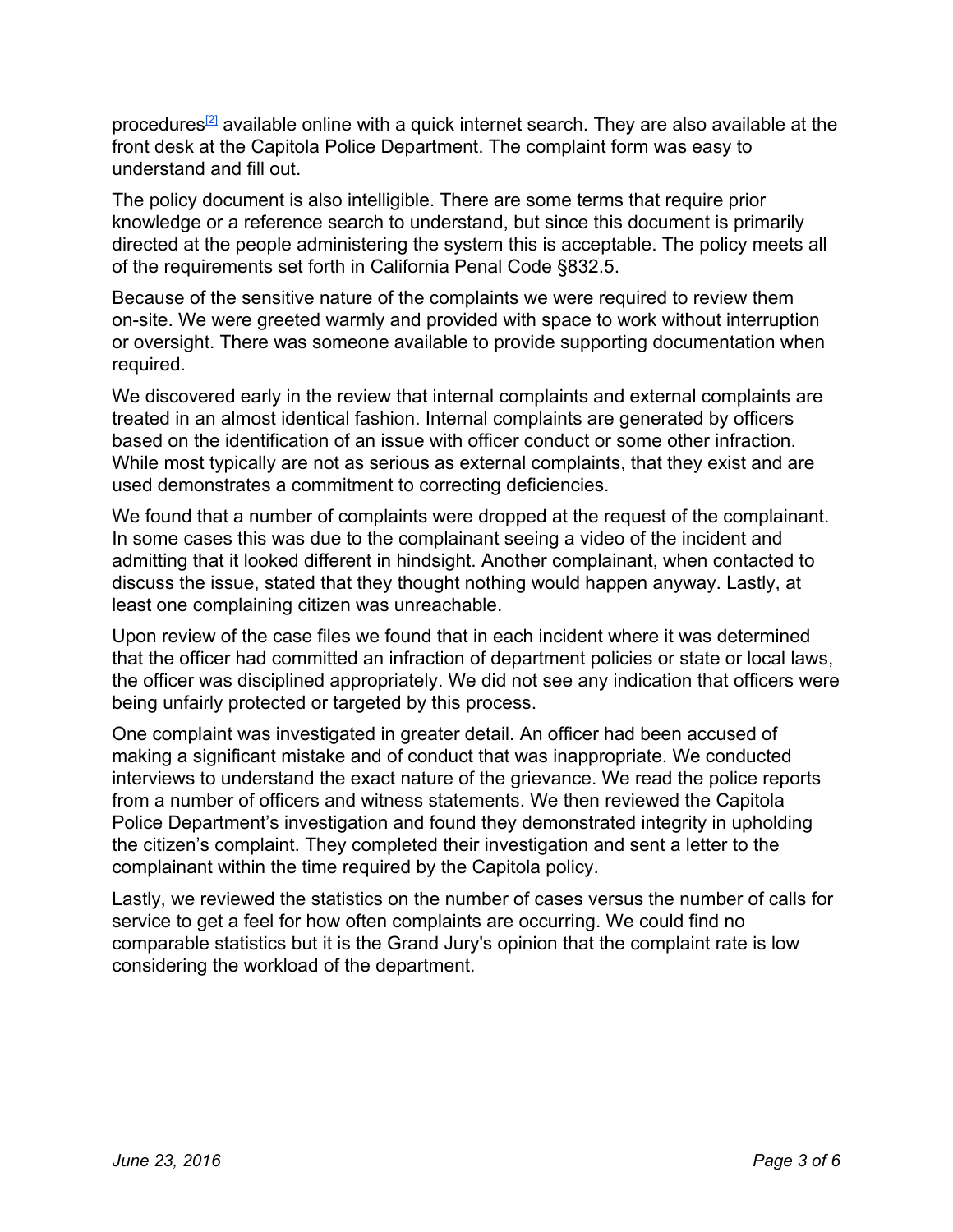| Year  | <b>Calls for</b><br><b>Service</b> | <b>Complaints</b> | <b>Investigations</b><br>of Internal<br><b>Complaints</b> | <b>Investigations</b><br>of External<br><b>Complaints</b> | <b>Complaints</b><br>Per 10,000<br><b>Calls</b> |
|-------|------------------------------------|-------------------|-----------------------------------------------------------|-----------------------------------------------------------|-------------------------------------------------|
| 2010  | 19,693                             | 6                 |                                                           | 2                                                         | 3.05                                            |
| 2011  | 17,760                             |                   | 0                                                         |                                                           | 0.56                                            |
| 2012  | 16,142                             |                   | 0                                                         | $\overline{0}$                                            | 0.06                                            |
| 2013  | 17,574                             | 9                 |                                                           | 2                                                         | 5.12                                            |
| 2014  | 19,740                             | 9                 | 2                                                         |                                                           | 4.56                                            |
| 2015* | 17,000                             | 9                 | 5                                                         |                                                           | 5.30                                            |

*Capitola Police Complaints 2010 – 2014*

# **Facts**

- 1. The Capitola Police Department's *Citizen Complaint Form* and policy are available online and are easily accessible.
- 2. The Grand Jury reviewed complaints generated both internally and externally.
- 3. We did not investigate complaints against parking enforcement officers or other staff.
- 4. A majority of complaints received between 2010 and 2015 were generated internally.
- 5. All internal and external complaints are treated equally.
- 6. When appropriate, Capitola Police Department disciplines the subject of the complaint.
- 7. Many complaints were dropped due to a lack of follow up by the complainant.
- 8. Some complaints were dropped after review of the information with the complainant.
- 9. Some complaints were not sustained due to lack of supporting evidence.
- 10. Not all aspects of a complaint are actionable offenses, e.g., "I didn't like the officer's attitude."
- 11. Some complaints are generated due to a lack of understanding of the laws related to the perceived offense.
- 12. The Capitola Police Department sends the complainant a letter after the investigation, reporting whether the complaint is sustained or not.
- 13. Some complaints take a substantial amount of time to investigate and resolve.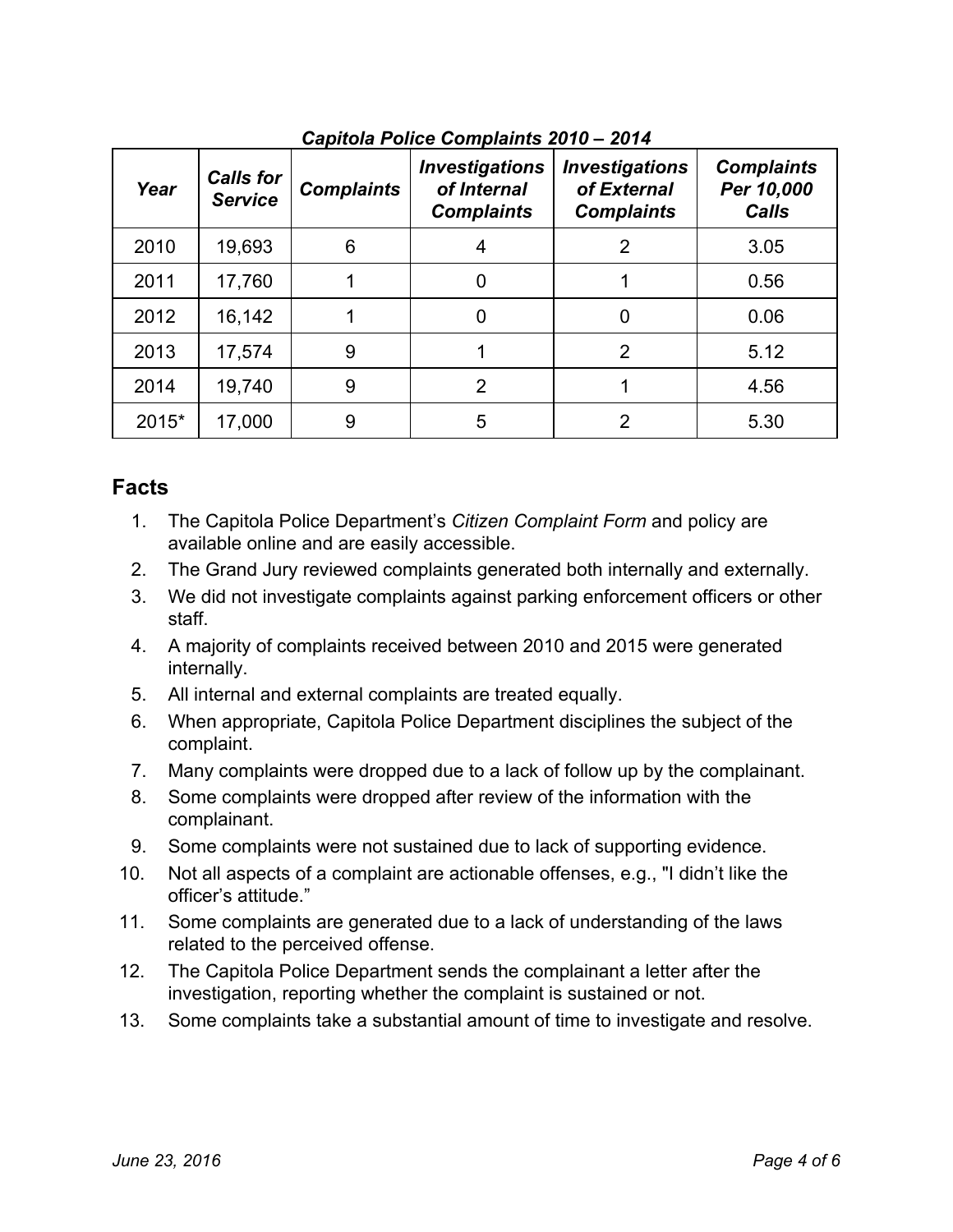# **Findings**

- **F1.** The Capitola Police Department could reduce the time needed to complete many complaint investigations.
- **F2.** The Capitola Police Department and citizens would benefit by having statistics related to complaints and closure of complaints available online.
- **F3.** The process for submitting a complaint to the Capitola Police Department is documented and is reasonable.
- **F4.** The Capitola Police Department policy for citizen complaints is consistent with governing laws.
- **F5.** The Capitola Police Department conducts its complaint program consistently with its policy.
- **F6.** The Capitola Police Department investigates its own officers with integrity and fairness.
- **F7.** The Capitola Police Department informs the submitter of their complaint resolution.
- **F8.** We find that the Capitola Police Department is conducting its duties in a professional manner.

#### **Recommendations**

- **R1.** While the Capitola Police Department does complete its investigations within the 12-month period allotted, we believe that this could be improved upon. We recommend working to reduce the time required to process complaints. (F1)
- **R2.** The Capitola Police Department should consider placing statistics on closure of complaints online. This would give better visibility to the residents of Capitola on the performance of their Police Department. (F2)

## **Commendations**

**C1.** The Grand Jury commends the excellent work by the Capitola Police Department on the way they handle their complaint process. It is an effective program that deals fairly with both the complainant and the officer involved to ensure that the people of Capitola are well served.

| <b>Respondent</b>               | <b>Findings</b> | <b>Recommendations</b>          | <b>Respond within/</b><br><b>Respond by</b> |
|---------------------------------|-----------------|---------------------------------|---------------------------------------------|
| Capitola<br><b>City Council</b> | F1, F2          | R <sub>1</sub> , R <sub>2</sub> | 90 days<br>September 21, 2016               |